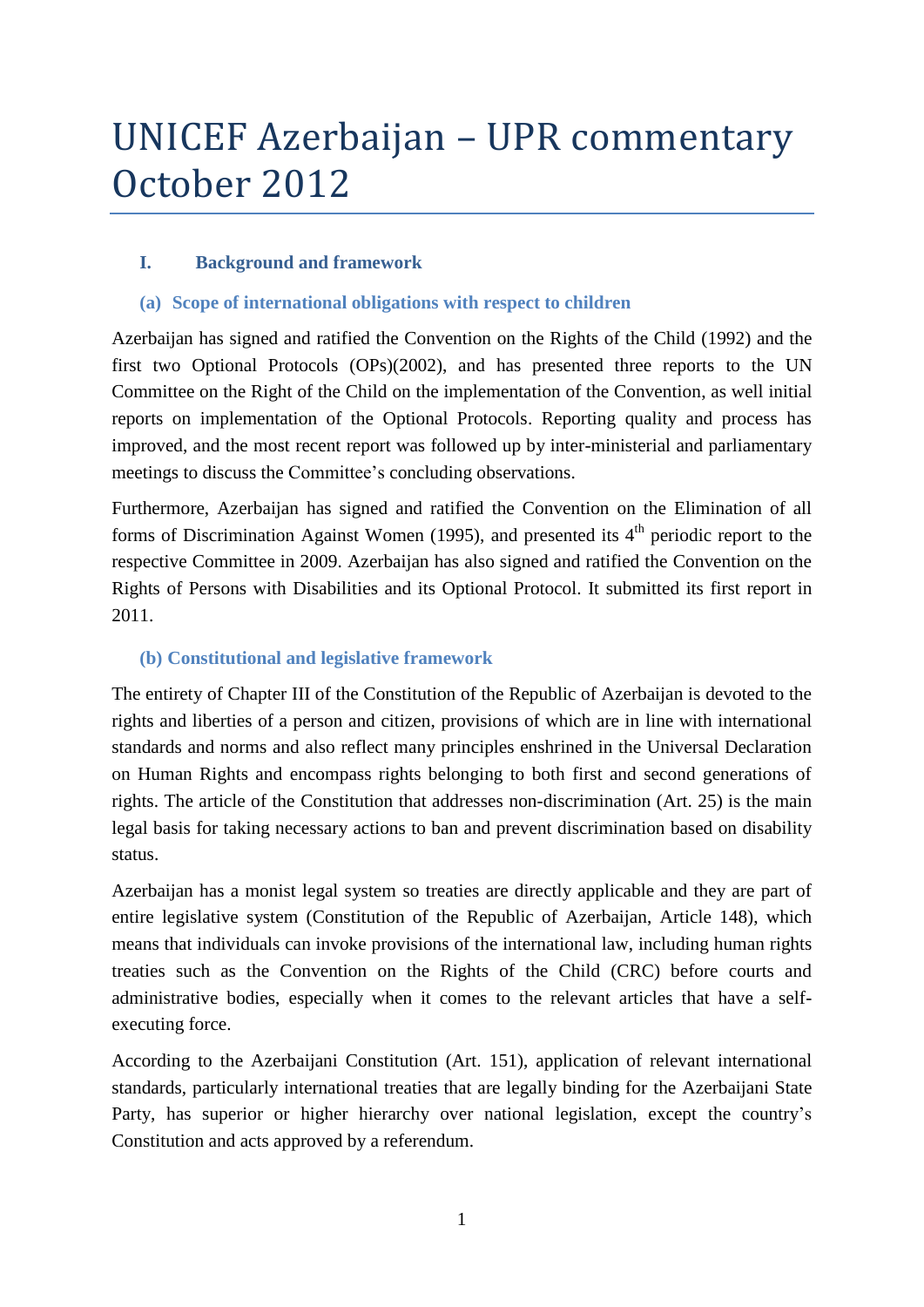Despite formal recognition of international human rights law and ratification of conventions, in practice we can observe that the State Party does fail in direct application of provisions enshrined in the Convention and enforcement of many norms.

In addition to the provisions guaranteeing rights of children to education, health, social protection, legal protection and other civil and political rights that should be equally applicable to children, there is a separate article in the Constitution emphasizing the special role of the State in protecting children:

#### **Article 17. Family, Children, and the State**

I. Family as a basic element of society is under special protection of the state. II. Parents must take care of their children and their education. The state controls implementation of this responsibility.

III. Children who do not have parents or guardians and are deprived of parental care are under the protection of the State.

IV. It is prohibited to involve children in activities that may cause threat to their lives, health, and morality.

V. Children under the age of 15 may not be employed for work.

VI. The State controls implementation of children's rights.

#### **(c) Institutional and Human-Rights Infrastructure and Policy Measures**

General coordination of implementation of the Convention on the Rights of the Child and its OPs in the country is not effective due to a very fragmented system. Although there are two formally available mechanisms – the National Commission on Minors under the Deputy Prime Minister and the State Committee on Family, Women and Children's Affairs, both have limited coordinating mechanisms in practice. *Therefore it is highly advised to recommend to the government to strengthen the existing National Commission on Minors under the Cabinet of Ministers and establish its technical secretariat and sectorial working groups under the State Committee on Family, Women and Children's Affairs*;

The Human Rights Ombudsman Institution has an effective system of recording and investigating complaints on violation of children's rights as well as promotion of children's rights in general. Despite these efforts, the Institution is unable to focus and pay enough attention to implementation of the CRC. *Bearing in mind the importance of having a specialized independent monitoring mechanism for children, and in line with the recommendations of the Committee on the Rights of the Child in March 2012, it is recommended to consider establishment of such a mechanism within the existing NHRI, namely electing a Deputy Commissioner for Human Rights – a Children's Rights Ombudsman – with a broad mandate and independence (and similar immunities as provided to the Human Rights Ombudsman) as well as providing necessary human and financial resources for its effective functioning.*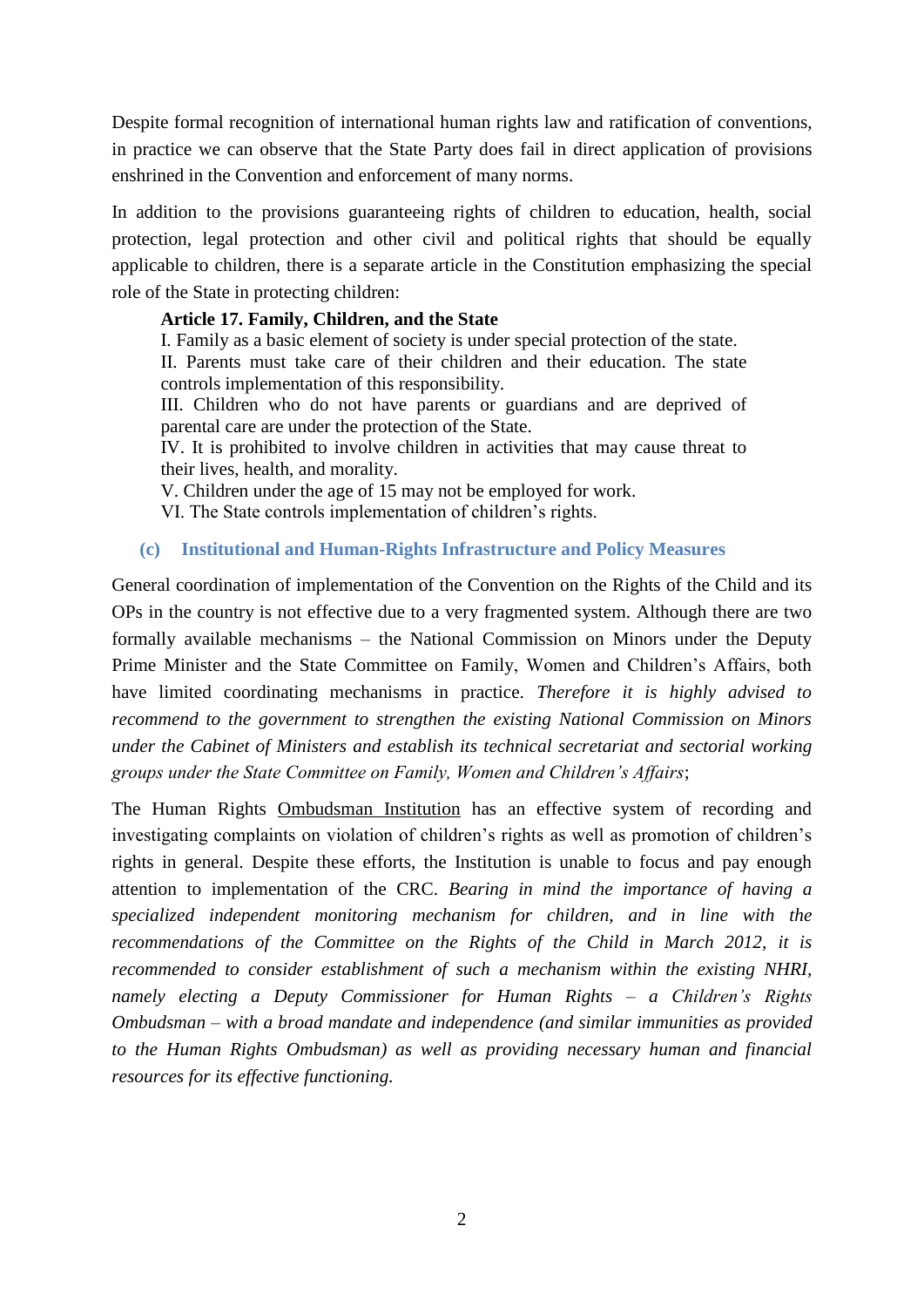# **II. Cooperation and Human Rights Mechanisms**

#### **(a) Cooperation with treaty bodies**

As stated above, Azerbaijan has been regular in its reporting to treaty bodies. Submissions have been of increasing quality and follow-up has been increasingly well-managed. UNICEF has been a close and supportive partner to Government in meeting its reporting obligations as well as assisting civil society and the NHRI to share their opinion with the relevant Treaty Bodies.

#### **(b) Cooperation with special procedures**

Azerbaijan has benefited from many visits of Special Rapporteurs, including on the Human Rights of Internally Displaced People (twice) and the Right to Health (in 2012). These visits have been facilitated by the Ministry of Foreign Affairs and have produced reports which although not always favourable, are considered seriously.

# **III. Implementation of International Human Rights obligations, taking into account applicable international humanitarian law**

**(a) Equality and non-discrimination**

#### **Non-Discrimination**

There are a variety of groups of children who are subject to discrimination due to their different status – preeminent among these are children with disabilities (particularly those with mental disability), those without parental care, and those from an impoverished background and/or living in remote areas. There is even one set of legal provisions which supports discrimination – those which separate children with disability from the rest of society via policies and decisions that put them to be educated in separate educational institutions or "educated at home".

#### **(b) Right to life, liberty and security of the person**

#### **Protection from all forms of violence**

In May 2010, Parliament passed a Law on Domestic Violence addressing (*inter alia*) some elements of child abuse. Despite this important step, the law contains little concerning prevention, and also little on strategies to build capacity, develop knowledge and skills and build information systems, as well as establish referral and monitoring mechanisms to address better the issue of violence against children. In addition, it should be noted that while discussing and identifying implementation mechanisms, the Government should pay special attention to children, as they are the most vulnerable ones most affected physically and emotionally by violence in the home.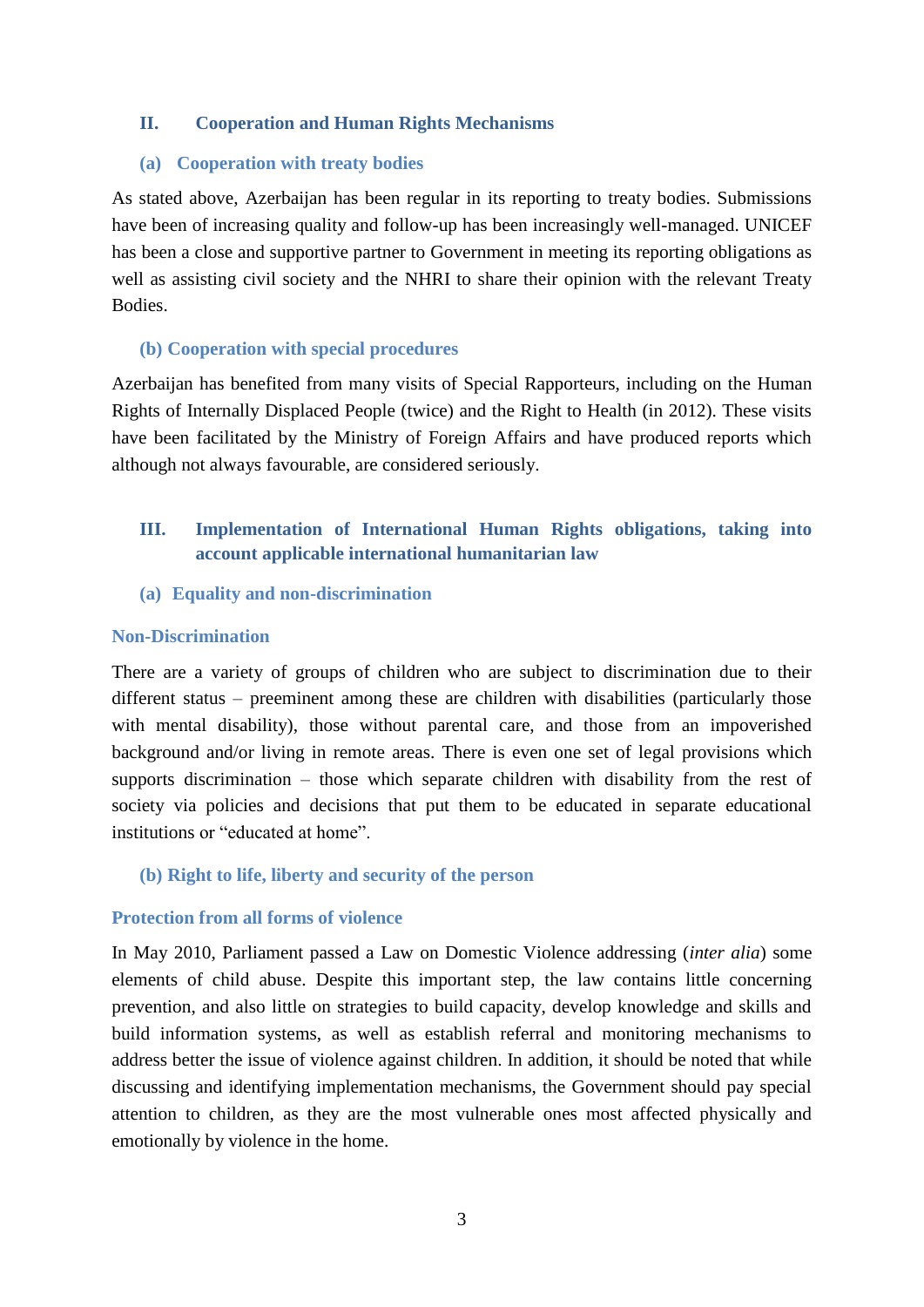The Human Rights Ombudsman and UNICEF prepared a draft *Law against Corporal Punishment* in 2009 which has not yet been discussed in Parliament.

Some discussions on sexual violence against children have begun (largely at the impetus of the Council of Europe), but reliable data on this phenomenon are lacking. However, one can point to thousands of births to girls under the age of sexual consent as indicative of sexual violence against girls. Anecdotal evidence talks of sexual violence against male children living and working on the street.

The following recommendations are related to violence against children in different settings:

- *Prepare and implement a comprehensive multi-stakeholder action plan on preventing violence against children in all settings;*
- *Ensure that alternatives to institutionalisation cover all children in care.*
- *Mechanisms for reporting and referring violence in schools and for gaining redress should be strengthened as a matter of priority.*
- *Tools for preventing and responding to violence against children should be included into the teachers and health workers' training curricula.*
- *Ensure that school heads and teachers use non-violent teaching and learning strategies and disciplinary measures.*

# **(c) Administration of justice, including impunity, and the rule of law**

#### **Children living and/or working on the street**

More than half the children in street situations covered in a survey undertaken by UNICEF and the State Committee on Family, Women and Children Affairs had arrived in Baku from other parts of the country (or even overseas). In general, the study indicates gaps in the current system and highlights the living conditions and problems of children belonging to this group. For example, 44 per cent of the children are living with their families (while working on the street). The others explain they are living apart from family due to: poverty, unwillingness of parents to care for them; domestic violence; wanting to live alone; absence of parents. Another important finding is that the majority of children have been living or working in the streets for more than three years, which means that relevant governmental bodies to not undertake necessary measures to address their problem. Another problem which the children identified is that 50 per cent of them did not receive any education while on the street.

# **Justice for Children**

Development of a system of justice for children and its incorporation into the overall justice system remains incomplete. UNICEF is assisting the Government in development and enforcement of laws and other regulatory normative acts on juvenile justice, as well as establishing child-friendly law-enforcement procedures and services including prevention,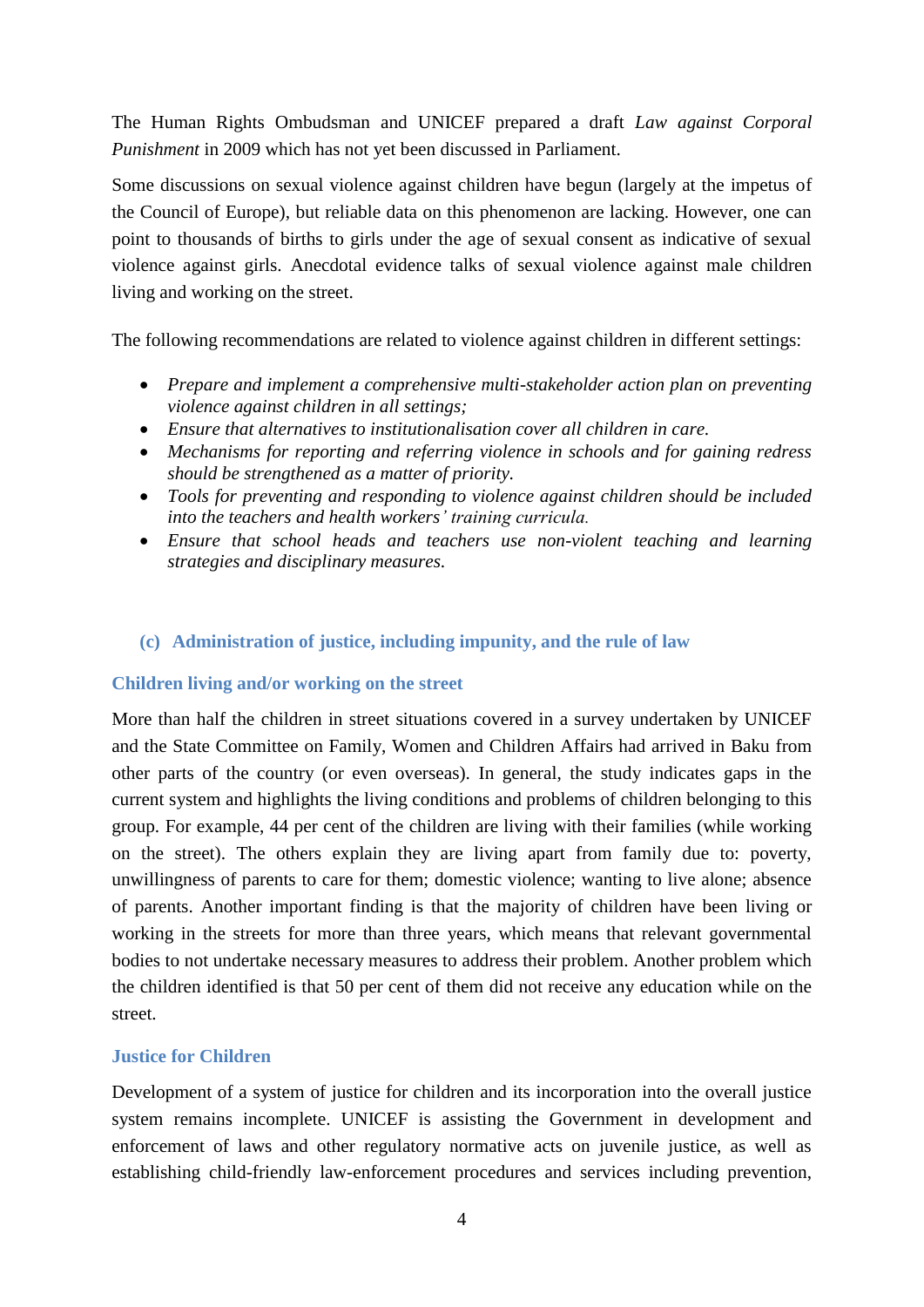diversion, probation and alternatives to imprisonment. The draft Law on Juvenile Justice has just been presented to Parliament for consideration in autumn 2012. The Government (Ministry of Internal Affairs) has shown interest in replicating the experience on "childfriendly police rooms" piloted by UNICEF with them, and is working towards taking over and funding the Diversion and Legal Aid Centres for juveniles established by UNICEF and partners on their behalf – the Government already provides the office space for these enterprises.

There are thirty police stations around the country which are authorised to detain suspects under the age of 18. They do not, however, have special rooms for children so children can end up detained in close contact with adults. Although assignment of adult detainees to juvenile cells is not a routine practice, it is sometimes used when juvenile detainees are "very difficult". In addition, there are no programmes or services available to provide rehabilitation and recovery for child victims of torture or other cruel, inhuman and degrading treatment or punishment.

Following are major recommendations on issues that need to be taken into account by the Member State while reforming its justice system:

*To adopt a Law on Juvenile Justice and to introduce necessary mechanisms and institutional changes to ensure effective enforcement of the law, as recommended by the Committee on the Rights of the Child;*

*To ensure specialisation of judges, prosecutors and police officers to ensure proper administration of juvenile justice;* 

*Diversion should be recognised and regulated by the legal acts. Diversion may also take the form of supervision, victim-offender mediation, or community service;*

*The Member State should incorporate training on child rights into the curricula of the institutions responsible for training judges, police, prosecutors and correctional officers;* 

**(d) Right to privacy, marriage and family life**

A 2009 study of 19,711 women aged under 50 undertaken by the State Statistics Committee found that 37 per cent of currently married women had been married below the age of 18. A 2010 joint qualitative study on child marriages undertaken by UNICEF and the State Committee on Family, Women and Children's Affairs shows an increasing trend in some regions of the country. The Family Code was changed in 2011 to increase the age at marriage to 18 for males and females, but "religious" (unregistered) marriages still occur at notably lower ages for girls. The number and proportion of births to women in unregistered marriage is rising. In 2011, there were almost 31,000 such births, 17.6% of all births. To note also that this is an increasingly rural phenomenon – ten years before, they accounted for 8.6% urban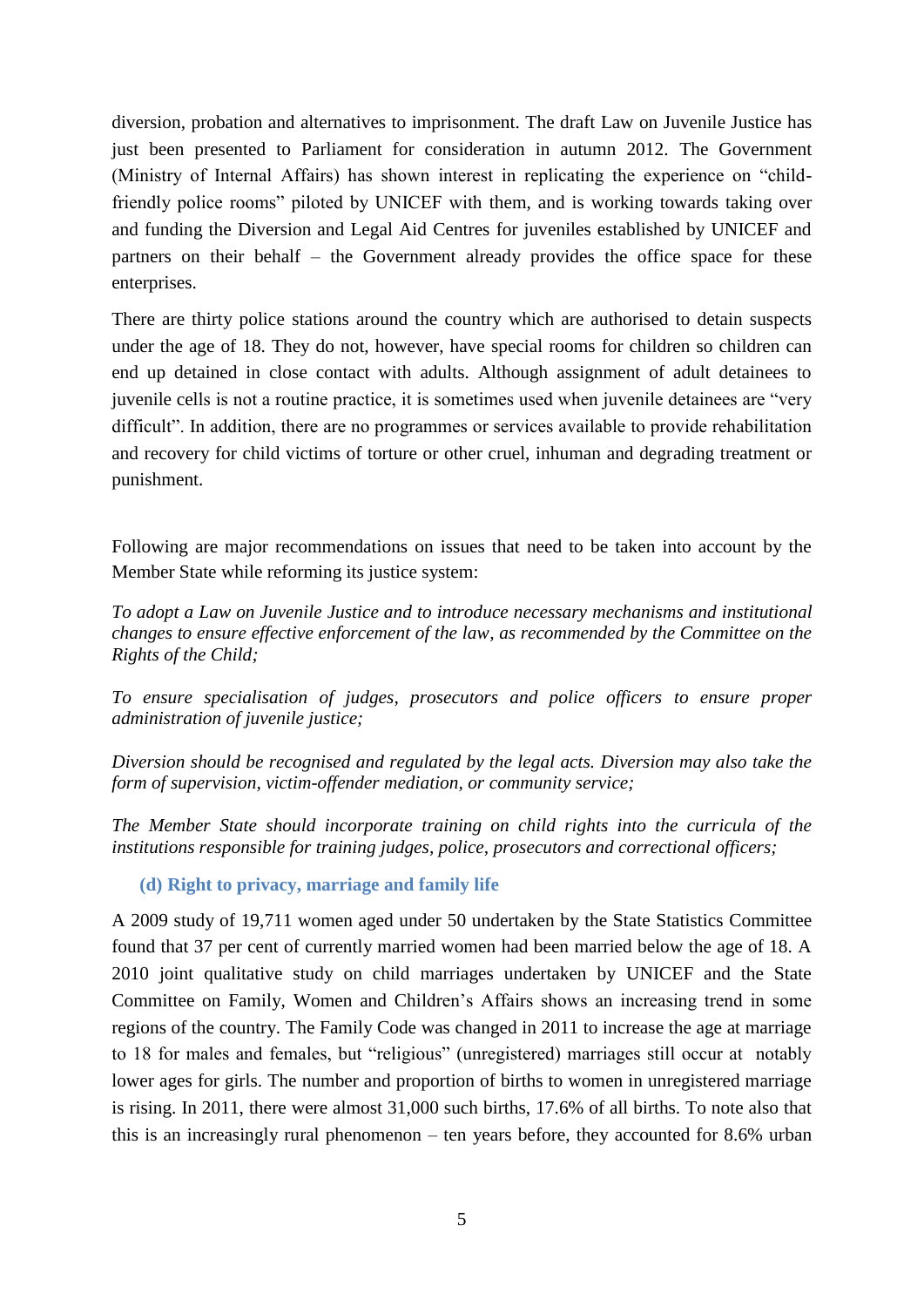births and 5% rural births, but in 2011 the proportions were reversed – 15.2% urban births and 19.9% rural births.

# **(e) Freedom of religion or belief, expression, association and peaceful assembly, and right to participate in public and political life**

Respect for the views of children is very limited in all settings in which children are to be considered as actors. This is particularly true for the participation of children – particularly adolescents – in family life, and participation within schools and communities in general. Usually efforts of the governmental and non-governmental actors to ensure better participation of children in the life of the society result in the formal presence of children in different events/projects without meaningful interaction.

#### **(f) Right to work and to just and favourable conditions of work**

It is recommended that Azerbaijan implement legislative provisions ensuring access of persons with disabilities to the labour market. In particular, Azerbaijan should include provisions that prohibit discrimination on the basis of disability with regard to conditions of recruitment, hiring and employment, continuance of employment, career advancement and safe and healthy working conditions. Also, Azerbaijan should include provisions to protect the rights of persons with disabilities, on an equal basis with others, to just and favourable conditions of work, including equal opportunities, equal remuneration for work of equal value, safe and healthy working conditions, including protection from harassment, and the redress of grievances. Moreover, Azerbaijan should include provisions for reasonable accommodation, equal opportunities and equal remuneration for work of equal value, and for protection from harassment, and the redress of grievances.

It is recommended that the official list of professions and trades "suitable for persons with disabilities" be abolished in its entirety.

#### **(g) Right to social security and to an adequate standard of living**

The country continues to reform its child care system through development of a legal and procedural framework for realisation of the reform and implementation of the State Programme on De-Institutionalisation and Alternative Care as well as piloting a local level child care mechanism in two districts of the capital city. However, the implementation process is very slow due to lack of coordination among key governmental bodies responsible for child care as well as inadequate social/family support mechanisms and the almost complete absence of community-based services for children without parental care or those at risk of being deprived of a family environment. In addition, there is no comprehensive child protection system at national and local levels that would help to develop necessary policies, or regulate/inspect activities of service providers. The main problem is the absence of integrated services at the local level and lack of social workers as a professional group. In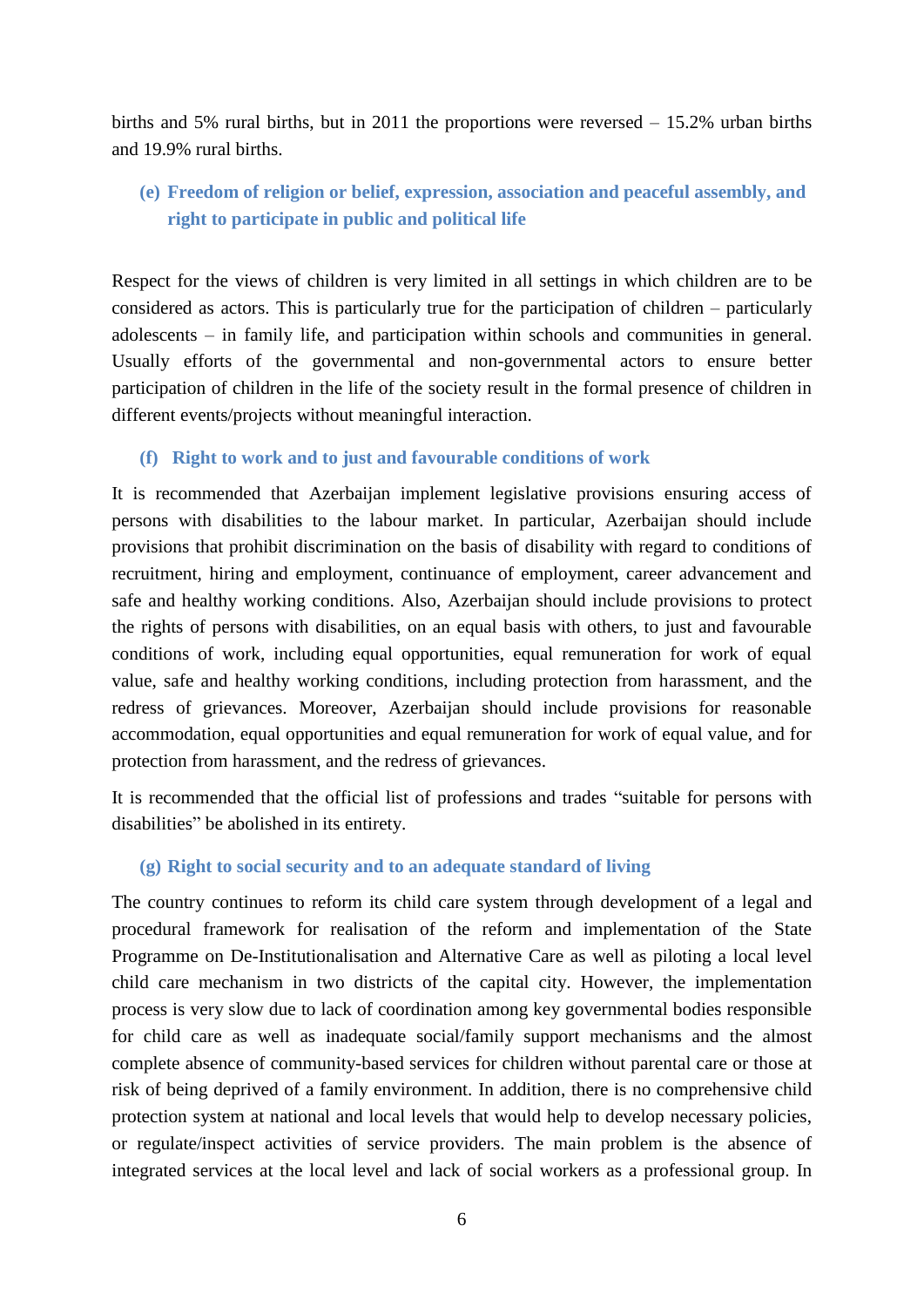order to enhance implementation of the reform and achieve tangible results, the following recommendations might be considered:

- *To establish a dedicated unit responsible for Child Protection within the Office of the Cabinet of Ministers in order to improve implementation of the reform in all sectors*;
- *To adopt child care standards regulating implementation of the reform and the State Programme on De-Institutionalisation and Alternative Care.*;
- *To increase human, technical and financial capacities of local Commissions on Minors' Affairs and Protection of their Rights*;
- *To pay special attention to children under age 3, and all children with disabilities, within implementation of the child care reform and the State Programme.*
- *To establish network of new social services for children, enhance social protection and financial aid schemes to prevent further institutionalization of children.*

# **(h) Right to health**

# **Child mortality**

The right to life is unfortunately not assured for many children in Azerbaijan, where – according to official UN estimates, which are based on a projection of data from 2006 and before – a young child dies every two hours. Life chances are determined by whether a child is born in a rich or poor family, or urban or rural area. Using the same internationally standardised estimates, Azerbaijan's Infant Mortality is fifth highest in the Europe and Central Asia region (four Central Asian republics have higher rates), and six times higher than the EU average. These statistics are particularly disappointing when considered in relation to its quite high national income, but it should be considered that the economic growth was particularly fast recently, so one should not expect social progress to have been so rapid. Nevertheless, the resources are now in place to develop a new health system.

The health system is in need of a major overhaul. Some standards of care are developed, but no strong implementation and supportive monitoring mechanism is in place yet. There is a very high level of "informal payments" expected by health-care professionals (WHO estimates that 76% health-care costs are paid by private individuals even though in principle health-care is provided free of charge), which then provide a barrier to the poor to receive health care (a 2007-8 study showed 85% neonatal deaths occurred in families earning under 100 AZN a month, and only 5% in those earning 200 AZN or more a month). Meanwhile, a large proportion of the meagre health sector funding (only around 2% GDP is spent by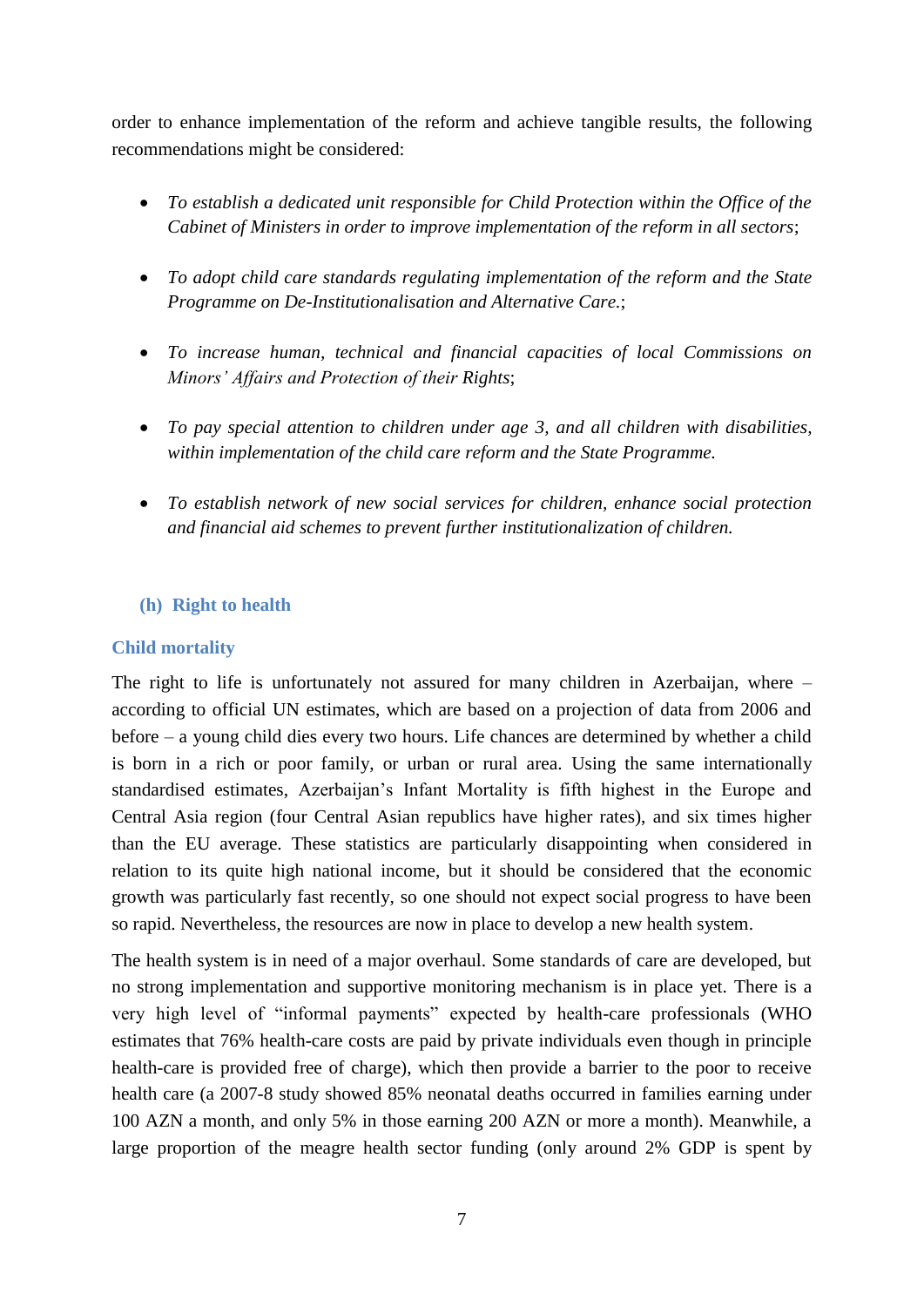Government on health care) is spent on tertiary level care and buildings and equipment, rather than life-saving public health and primary health care services.

The difficulty of dealing with under-five and infant mortality is compounded by the fundamental disagreement between Ministry of Health and the international community over data. Administrative statistics routinely under-estimate morality in most countries, and the use of the Soviet definition of a live birth adds to the problems. Nevertheless, the Ministry of Health does not agree that the mortality rates are as high as the international community maintains. The Ministry undertook a Demographic and Health survey in 2011, though without outside support and scrutiny, using the same questions and sampling as the 2006 survey which produced the internationally-accepted mortality estimates. The data from this survey are not yet available for scrutiny.

One of the fundamental system problems in the health system is the lack of health insurance provision, despite it being on the law-books. This means that services are commonly underfunded, and contribute further to the out-of-pocket payments providers need to charge in order to deliver services. It is strongly recommended that the Government institute health insurance as soon as possible.

#### **HIV and AIDS**

Azerbaijan is fortunate in not being a country with a high level of HIV infections, but it is also part of the regional pattern of being a country where HIV is still rising. A national HIV surveillance study found a concentrated epidemic among intravenous drug users (prevalence in that group is estimated at 10% or more), 96% of whom do not practice safe sex, and 46% of whom share syringes and needles. In another study, 49% of street children (9-17 years old) had had heterosexual sexual relations and almost half of those also had also had homosexual relations. Very rarely do they practice safe sex. Conditions, in short, are ripe for a growing HIV epidemic just at a time when the world as a whole is winning the battle.

#### **(i) Right to education**

#### **Quality and equity of education services**

Many of the comments on the fundamental problems of the health system can also be applied to the education system. Teachers receive low wages (around 180 Euros a month), meagre training (although UNICEF is working with the Ministry to remedy this), and there is overstaffing (a pupil-teacher ratio of around 8:1). Teachers also receive informal payments from parents of school-children. Some signs of fundamental change are underway, with teachers now considered a special category of civil servant, which means they will have to retire at age 65 (and that they will receive a decent pension upon retirement). This could reduce the teaching workforce by an estimated 7-15 per cent, which would be a step towards being able to raise teachers' salaries.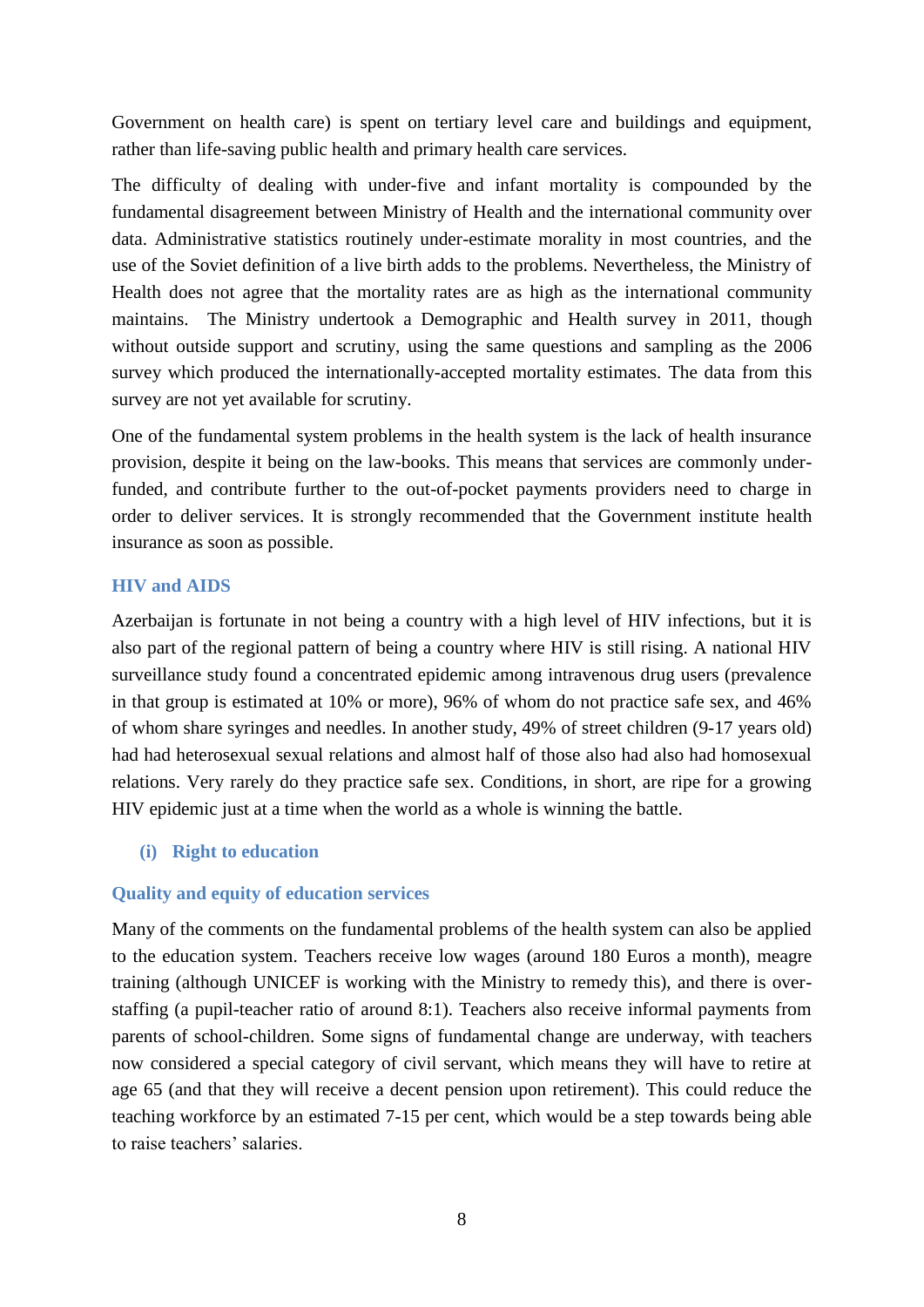UNICEF has been working successfully with the Ministry of Education to start establishment of "Child Friendly Schools", which use a new syllabus, new teaching methods, new management techniques, are inclusive of children with disabilities, and have a Parent-Teacher-Student Association. These schools are being progressively converted across the country.

UNICEF has also successfully piloted a new pre-school syllabus with the Ministry, which it has now adopted. That, and a new short-course school readiness programme, has improved the quality of pre-school education options available to parents, but provision (access) remains low.

# **(j) Persons with disabilities**

# **Disability**

Around 60,000 (2.5 per cent of) children are registered as having a disability. This registration brings a small income supplement, but registration probably under-estimates the real number, as registration is difficult and can require an informal payment. Also, because there is stigma against disability, those for whom the small income supplement brings little benefit may choose not to register the child.

Services for children with disabilities fall considerably short of the ideal. There are very few community-level services, and those are principally run by NGOs without Government support, or coordination. No clinical protocols/standards for early detection of disabilities are yet available within the health system. Also, the country needs to decide on the main conditions for new-born screening (which conditions should be screened-for: this is determined by what services could be offered to those screened). Another issue is that there is no proper referral system for health services.

Children with very serious disability, or those whose families do not feel able to care for them, are put into one of a series of institutions – two institutions for children with severely mental disability (run by the Ministry of Labour and Social Protection of the Population), or one of nineteen special schools of which seven are boarding schools including two for children with hearing/speech impairment, three for children with speech impediment, and two for children with visual impairment. In addition, there are three "Baby Houses" (two of which have occupants) under the Ministry of Health to accommodate children under the age of three.

These institutions are of varying states of repair and quality, but the ultimate goal is to close all large institutions, provide community services for the vast majority of those currently in institutions, and small-scale (family-like) residential care for those few who really need 24 hour care (in the short- or long-term).